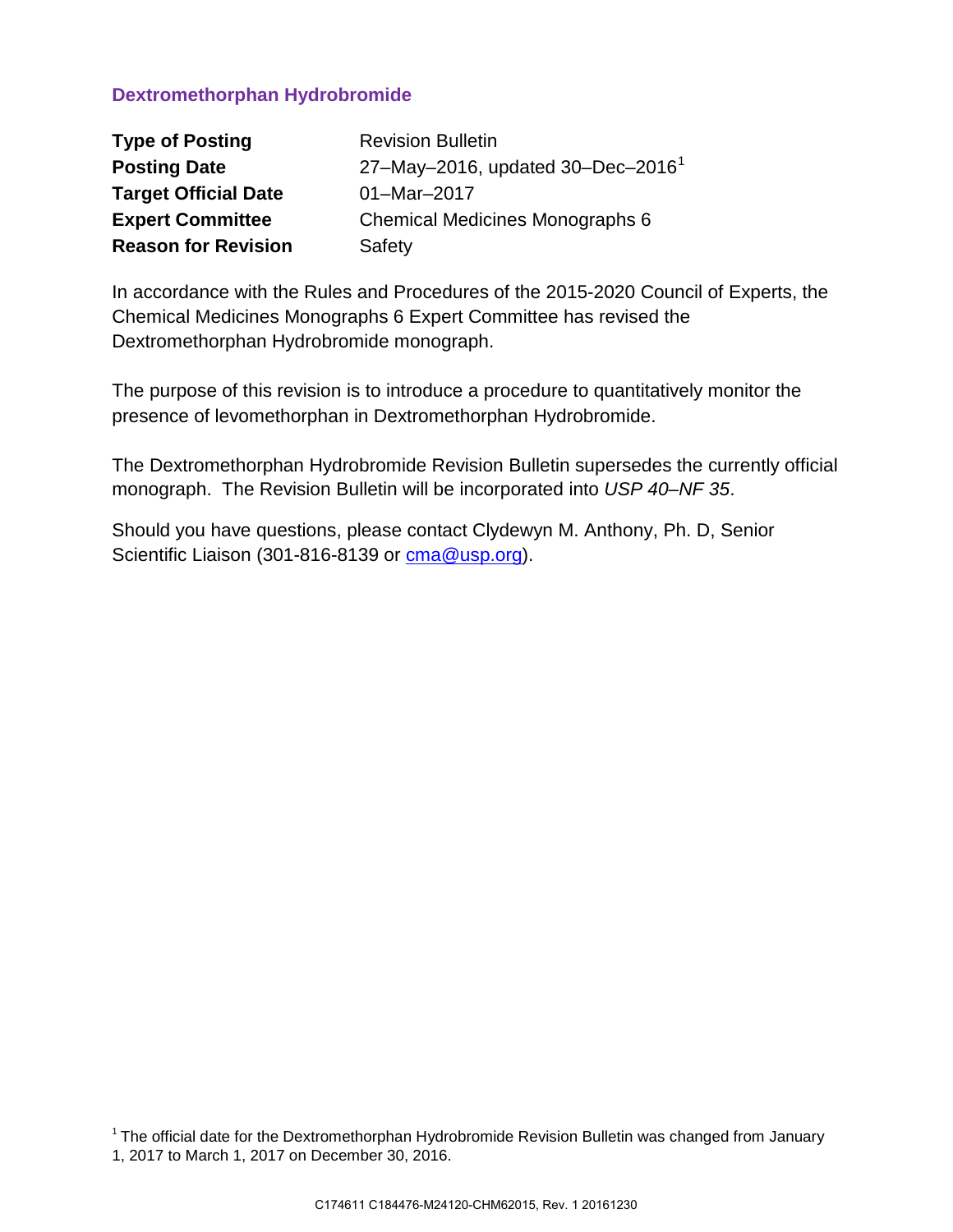## Official March 1, 2017 **Dextromethorphan** 1

# **Dextromethorphan Hydrobromide**

# $HBr$  $H_2O$

 $C_{18}H_{25}NO \cdot HBr \cdot H_2O$ <br>Calculate the percentage of levomethorphan in the STO.32 370.32 bortion of Dextromethorphan Hydrobromide taken: Morphinan, 3-methoxy-17-methyl-,  $(9α,13α,14α)$ -, hydrobromide, monohydrate; hydrobromide, monohydrate; Result = (*<sup>r</sup>U*/*<sup>r</sup>S*) × (*CS*/*CU*) × (*Mr1*/*Mr2*) ×<sup>100</sup> 3-Methoxy-17-methyl-9<sup>α</sup>,13α,14α-morphinan

**DEFINITION**<br>
Dextromethorphan Hydrobromide contains NLT 98.0% and<br>
NMT 102.0% of dextromethorphan hydrobromide<br>
(C<sub>18</sub>H<sub>25</sub>NO · HBr), calculated on the anhydrous basis.<br>  $C_y$  = concentration of Dextromethorphan<br>  $C_y$  = c

- A. INFRARED ABSORPTION (197K)
	- **Sample:** Dry under vacuum over *•silica•* (RB 1-Mar-2017) for 4 h.

**Acceptance criteria:** Meets the requirements *Delete the following:*

## *Delete the following:* **•.**• **C.**

**Acceptance criteria:** Absorptivities, calculated on the anhydrous basis, do not differ by more than 3.0%.<sub>• (RB</sub> **ASSAY** 1-Mar-2017) • **PROCEDURE**

**Buffer:** 1.54 g of ammonium acetate in 1 L of water,<br>
adjusted with phosphoric acid to a pH of 4.1<br>
Mobile phase: Methanol and Buffer (90:10)<br> **EXECUTE:** Methanol and water (90:10)<br> **EXECUTE:** Methanol and water (90:10)<br> RS and 10 mg/mL of USP Dextromethorphan<br>
Hydrobromide RS in Diluent<br>
Standard solution: 10 µg/mL of USP Dextromethor-<br>
phan Hydrobromide in water<br>
Sample solution: 0.1 mg/mL of Dextromethor-<br>
phan Hydrobromide in Water Sam Sample solution: 10.0 mg/mL of Dextromethorphan<br>
Hydrobromide in Diluent<br>
Chromatographic system<br>
Chromatographic system<br>
(See Chromatography (621), System Suitability.)<br>
(See Chromatography (621), System Suitability.) **Mode:** LC **Detector:** 225 nm **Column:** 4.6-mm  $\times$  25-cm; 5-µm packing L88 **Flow rate:** 1 mL/min **Injection volume:** 4 µL **System suitability Samples:** *System suitability solution* and *Standard solution*

- $An$ garobromide monohydrate [6700-34-1].<br>Anhydrous [125-69-9].<br><sup>352.32</sup> *r<sub>S</sub>* = peak response of dextromethorphan from the 352.32
	-
	-
- **IDENTIFICATION** Hydrobromide in the *Sample solution* (mg/mL)
- **Change to read:** 271.40 **Change to read:** 271.40 **Change to read:** 271.40 **Change to read:** 271.40 **Change to read:** 271.40 **Change to read:** 271.40 **Change to read:** 271.40 **Change to read:** 271.40 **Change in the structu** 
	- $M_{r2}$  = molecular weight of dextromethorphan<br>hydrobromide, 352.32

(RB 1-Mar-2017) for **Acceptance criteria:** NMT 0.10%• (RB 1-Mar-2017)

**Sample solution:** 5 mg/mL<br>**•• B. ULTRAVIOLET ABSORPTION**  $\langle 197U \rangle$  **by the substitution:** 5 mL of the Sample solution: 5 mL of the Sample solution: 5 mg/mL **B. ULTRAVIOLET ABSORPTION** (197U) **Analysis:** To 5 mL of the *Sample solution* add 5 drops<br>Analytical wavelength: 278 nm<br>Sample solution: 100 µg/mL in 0.1 N hydrochloric **Acceptance criteria:** A vellowish white precipitat Sample solution: 100 µg/mL in 0.1 N hydrochloric **Acceptance criteria:** A yellowish white precipitate is acid formed.<br>Formed.• sacid formed. formed. $_{\bullet}$  (RB 1-Mar-2017)

**Mobile phase:** 0.007 M docusate sodium and 0.007 Add the following:<br> **Add the following:** *Add the following: filtered and degassed.* Dissolve the docusate sodium in **E.**<br>**B. B. Exercise 2008 CONSIDER** *CONSIDERTIATE Adding the acetonitrile* and water mixture before adding the animonium nitrate. Adjust the solution with glacial

<sup>p</sup>han Hydrobromide RS in *Diluent* Hydrobromide from *Sample stock solution* in *Mobile*